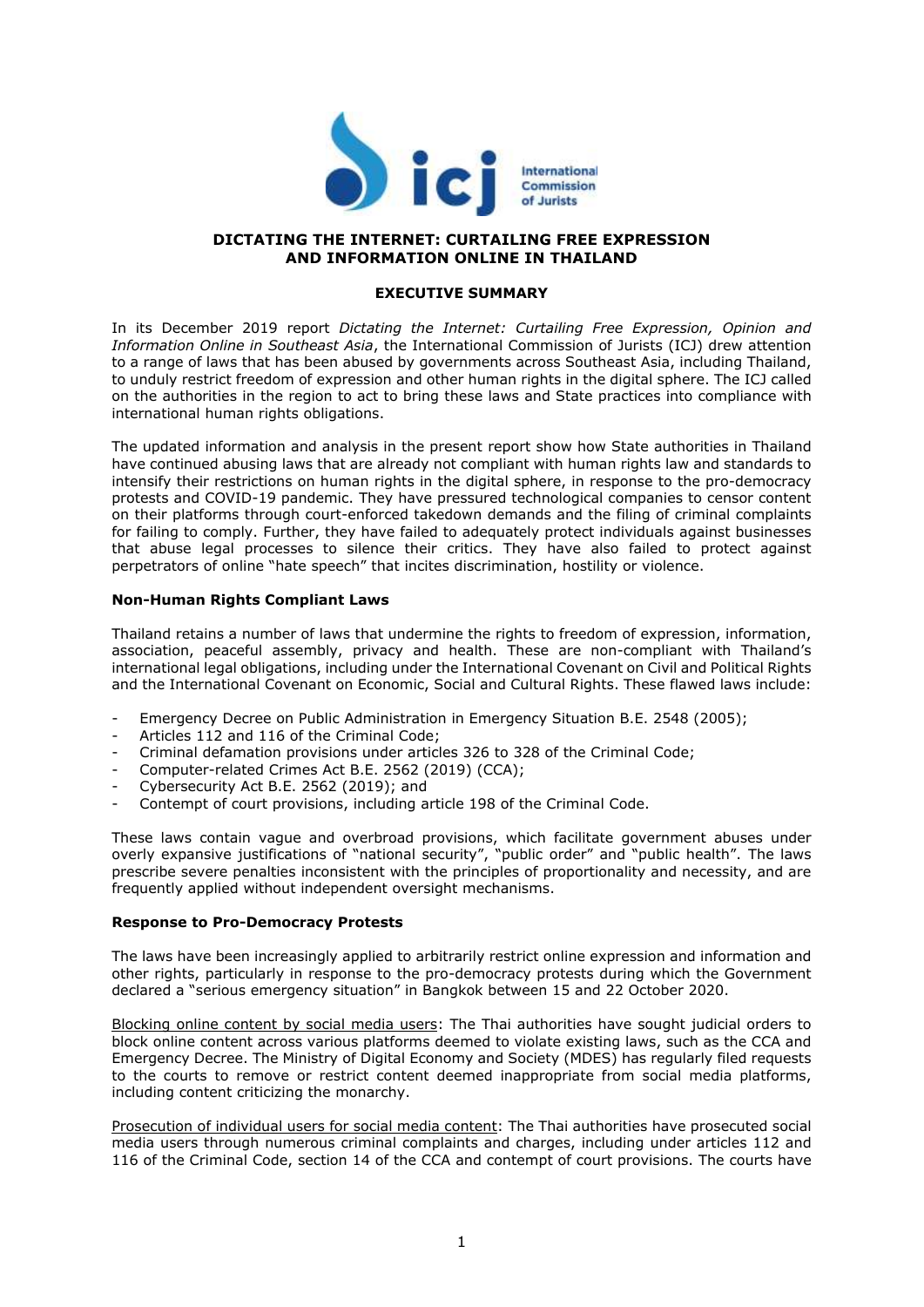also sentenced individuals to severe prison sentences under article 112 for online expression, including a prison sentence of over 43 years.

Suppressing participation in protests: The Thai authorities have attempted to stifle participation in the pro-democracy protests by blocking the messaging application Telegram. The government filed criminal complaints under the CCA and Emergency Decree against at least ten individuals for convincing others to join the protests online, following its warning that this would breach the rules of the state of emergency.

Crackdown on journalists and news outlets for coverage of protests: The authorities have cracked down on journalists and news outlets in the face of the pro-democracy protests, for allegedly violating the CCA and Emergency Decree. At least two journalists were arrested or summoned in connection with their coverage of the protests. On 20 October 2020, the MDES obtained closure orders from the Bangkok Criminal Court to shut down the online platforms of several news platforms for allegedly disseminating "false information" about the protests, but this order was later revoked.

# **Failure to Protect Free Expression Against Abuse of Judicial Processes**

Strategic lawsuits against public participation (SLAPP lawsuits) have persisted against human rights defenders and journalists who have utilized online platforms to share information and opinions on human rights abuses committed by Thammakaset Limited Company, a Thai poultry company.

Inadequacy of current protective framework: The present framework is both inadequate on its face and inadequately implemented, despite Thailand's obligations to protect against attacks aimed at silencing those exercising their right to freedom of expression. The framework includes articles 161/1 and 165/2 of the Criminal Procedure Code and the power of public prosecutors under the Public Prosecution Organ and Public Prosecutors Act B.E. 2553 (2010).

Continued legal harassment of journalists and human rights defenders: The inadequacy of the present framework is apparent from Thammakaset's filing of new criminal defamation complaints against at least three human rights defenders in 2020 for their social media posts. Even though there have been several acquittals of human rights defenders charged with criminal defamation in 2020, these human rights defenders have been dragged through lengthy, costly and stressful judicial proceedings for solely exercising their right to freedom of expression online.

# **Impact of COVID-19**

Clampdown on COVID-19 "false information": The Thai authorities have restricted expression and information online under an overly expansive justification of public health. The Thai authorities have used the unnecessary and disproportionate tactics of arrest and prosecution as a means of managing the spread of "false information" on the pandemic. They have also used the CCA and article 112 of the Criminal Code against individuals expressing criticism of the government's COVID-19 response by labelling the criticism as "false information".

Failure to protect against online incitement of discrimination, hostility or violence: The authorities have failed to take effective measures to protect migrants from Myanmar from the amplification of online incitement of discrimination, hostility or violence as a result of the second wave of COVID-19 infections. Thailand does not have a standalone anti-discrimination law, or a specific provision to penalize the incitement of discrimination, hostility or violence or provide targets of such expression with access to an effective remedy. The other legal provisions that may indirectly be used to protect against hate speech are too blunt, lack sufficient precision and have not in any event been used for investigations or prosecutions.

# **Role of 'Big Tech'**

State compulsion to remove online content: The Thai government has increased its pressure on big tech companies with court-enforced demands to remove content it perceives as impermissible from online platforms. These demands, made pursuant to the CCA, have been ramped up amidst the political unrest in the country. The Thai government has filed legal complaints against the parent companies of Twitter and Facebook in September 2020 under the CCA for missing deadlines to comply fully with court-issued takedown orders of content on their platforms. These developments raise questions of the role that tech companies play, both for being complicit in enabling the Thai